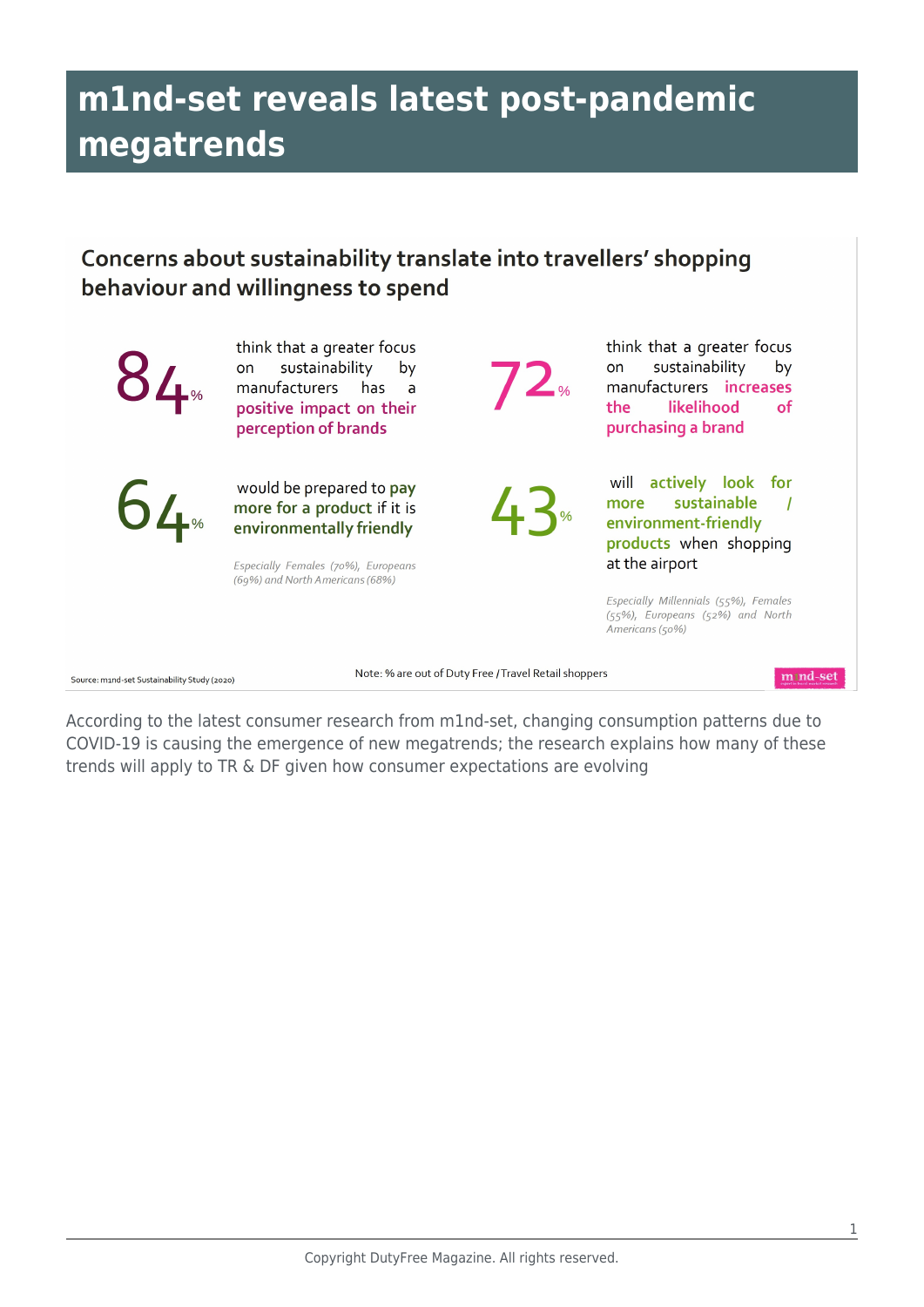## In 2021, exposure to pre-trip touch points is mostly Digital



The data introduces a range of new consumer trends that are affecting shopper behavior and highlights, several of which will be specific to the travel retail sector. According to the Swiss research agency, some of the megatrends emerging include an increased migration of price-sensitive shoppers to online marketplaces, enhanced tracking of human behavior both physical and online, with more advanced analytics and targeting technology leading to greater personalization, an increase in contactless shopping experiences, as well as a greater focus on zero-waste production and more sustainable consumption practices.

The research explains how many of these trends will inevitably apply to the travel retail sector given how consumer expectations are evolving. The accentuated shift to digital following the global pandemic is one of the most prominent trends, which will inevitably impact the TR channel. Almost two-thirds of travelers spend more time on social media and more than half say they purchase more online than they did pre-pandemic. The research points to a continuation of this tendency as novice online shoppers such as the senior age-group become more accustomed to the e-commerce experience.

The significant increase in the percentage of travelers who say they notice communication touchpoints more often, further underlines the growing importance of digital communications in travel retail. 69% of travelers note that they notice these touchpoints, the majority (98%) of which are digital, now in 2021, compared to only 14% in 2020.

International travelers are also more disposed to (and expectant of) a sophisticated e-commerce experience in travel retail. More than half (53%) of travelers say they are willing to shop or pre-order online and collect their goods either upon boarding their flight or on-arrival at the destination airport. Chinese passengers are especially keen on the shift to e-commerce in the sector, with 62% stating they would choose this shopping channel in travel retail. The global figure is significantly higher than in 2020 when only 24% said they would be willing to shop for their duty free and travel retail items online.

A greater focus on health and wellbeing is another megatrend that will be reflected in travel retail. Around three quarters of travelers share that they will prioritize their health and mental wellbeing